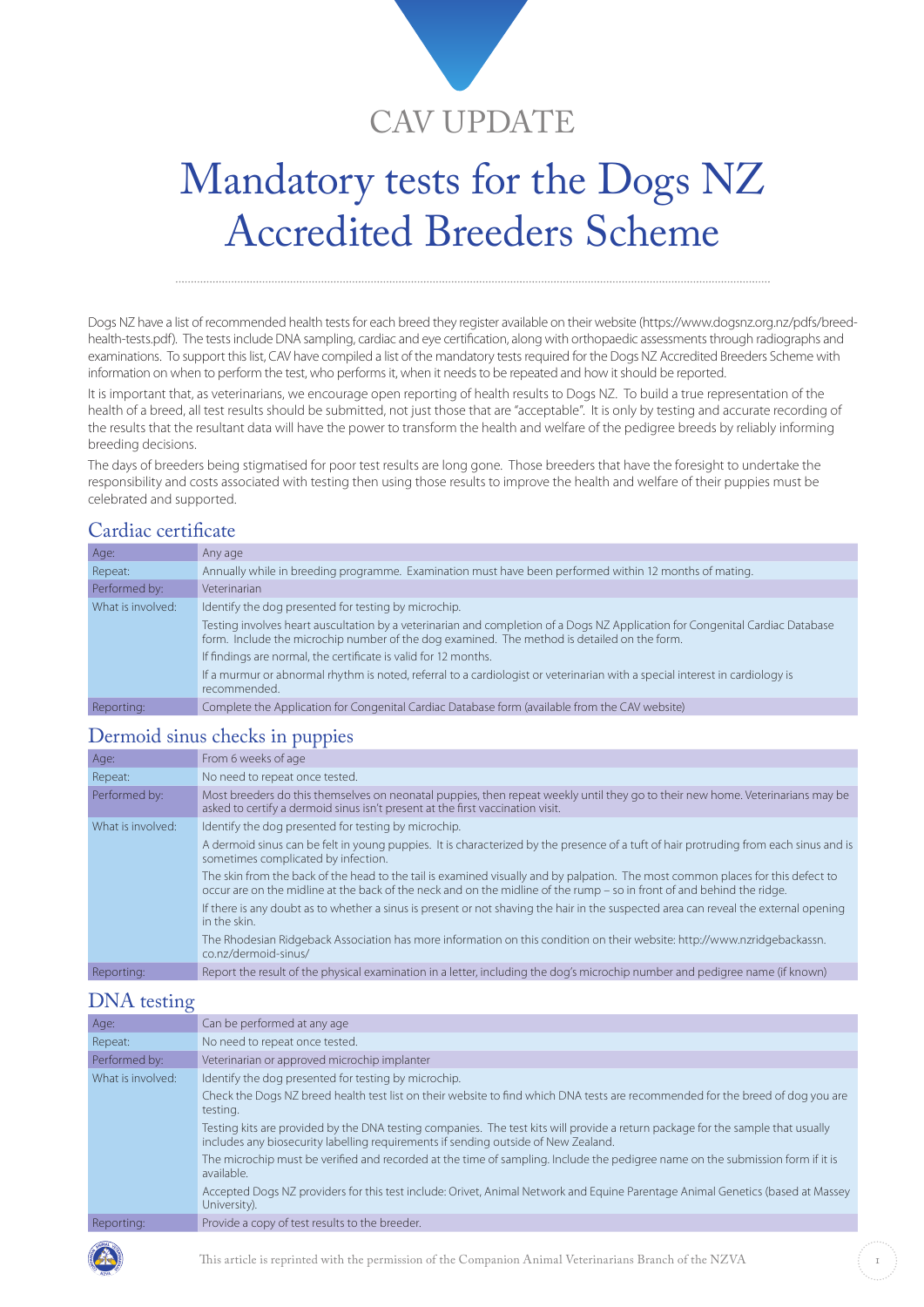

# Elbow dysplasia

| Age:              | 12 months of age and over. The NZVA scheme has an option to score at 1 year of age, those with a 0 score are eligible for<br>rescoring after 2 years of age.                                                                                                                                                        |
|-------------------|---------------------------------------------------------------------------------------------------------------------------------------------------------------------------------------------------------------------------------------------------------------------------------------------------------------------|
| Repeat:           | No need to repeat once tested.                                                                                                                                                                                                                                                                                      |
| Performed by:     | Veterinarian                                                                                                                                                                                                                                                                                                        |
| What is involved: | Identify the dog presented for testing by microchip.                                                                                                                                                                                                                                                                |
|                   | A radiograph of a flexed mediolateral view of each elbow (one view per radiograph). General anaesthesia, while not mandatory,<br>is recommended.                                                                                                                                                                    |
|                   | The microchip number and if known, pedigree name should be included on the form and radiographs                                                                                                                                                                                                                     |
|                   | The radiograph is submitted to a recognised scheme for scoring. Dogs NZ recognised schemes include the NZVA elbow dysplasia<br>scheme, the Australian Canine Hip and Elbow Dysplasia Scheme (CHEDS), the Orthopaedic Foundation for Animals (OFA) and the<br>British Veterinary Association elbow dysplasia scheme. |
| Reporting:        | Complete Application for Hip/Elbow Dysplasia Database (available on the CAV website) and provide a copy of the original Elbow<br>Scoring Report.                                                                                                                                                                    |

# Exocrine pancreatic insufficiency

| Age:              | Awaiting confirmation from Dogs NZ                        |
|-------------------|-----------------------------------------------------------|
| Repeat:           | Likely 12-monthly, but awaiting confirmation from Dogs NZ |
| Performed by:     | Veterinarian                                              |
| What is involved: | Identify the dog presented for testing by microchip.      |
|                   | Submit a blood sample for a TLI assay.                    |
| Reporting:        | Provide a copy of the test results to breeder.            |

# Eye certificate

| Age:              | Any age                                                                                                                                                    |
|-------------------|------------------------------------------------------------------------------------------------------------------------------------------------------------|
| Repeat:           | Annually while in breeding programme. Examination must have been performed within 12 months of mating                                                      |
| Performed by:     | Dogs NZ-approved eye vet                                                                                                                                   |
| What is involved: | Refer the breeder to an approved Dogs NZ eye vet for this assessment.                                                                                      |
|                   | See the Dogs NZ website (http://ab.dogsnz.org.nz/Health/Health%20Test%20Info) for a list of currently approved veterinarians<br>and their contact details. |

# **Gonioscopy**

| Age:              | Performed from 12 months of age.                                                                                                                           |
|-------------------|------------------------------------------------------------------------------------------------------------------------------------------------------------|
| Repeat:           | This is a specific test for glaucoma, and once performed does not need to be repeated.                                                                     |
| Performed by:     | Dog NZ-approved eye vet                                                                                                                                    |
| What is involved: | Refer breeder for this assessment.                                                                                                                         |
|                   | See the Dogs NZ website (http://ab.dogsnz.org.nz/Health/Health%20Test%20Info) for a list of currently approved veterinarians<br>and their contact details. |

### Hemivertebrae

| Age:              | From 12 months of age. No need to repeat test.                                                                                                                                                                                                             |
|-------------------|------------------------------------------------------------------------------------------------------------------------------------------------------------------------------------------------------------------------------------------------------------|
| Repeat:           | No need to repeat once tested.                                                                                                                                                                                                                             |
| Performed by:     | Veterinarian takes radiographs and submits for scoring                                                                                                                                                                                                     |
| What is involved: | Identify the dog presented for testing by microchip.                                                                                                                                                                                                       |
|                   | A lateral and VD view of the spine from C1 to L7 is required.                                                                                                                                                                                              |
|                   | The microchip number and, if known, pedigree name should be included on the form and radiographs.                                                                                                                                                          |
|                   | There are no schemes for scoring hemivertebrae in NZ. It is suggested that veterinarians submit their radiographs to Dr Mariano<br>Makara in Australia. See her website (http://www.vetscoring.com/) for forms and instructions for uploading x-ray files. |
|                   | This site gives useful information on the condition for breeders: http://www.veterinarypartner.com/Content.<br>plx?P=A&A=2554&S=1&SourceID=42                                                                                                              |
| Reporting:        | Finalised report provided to breeder.                                                                                                                                                                                                                      |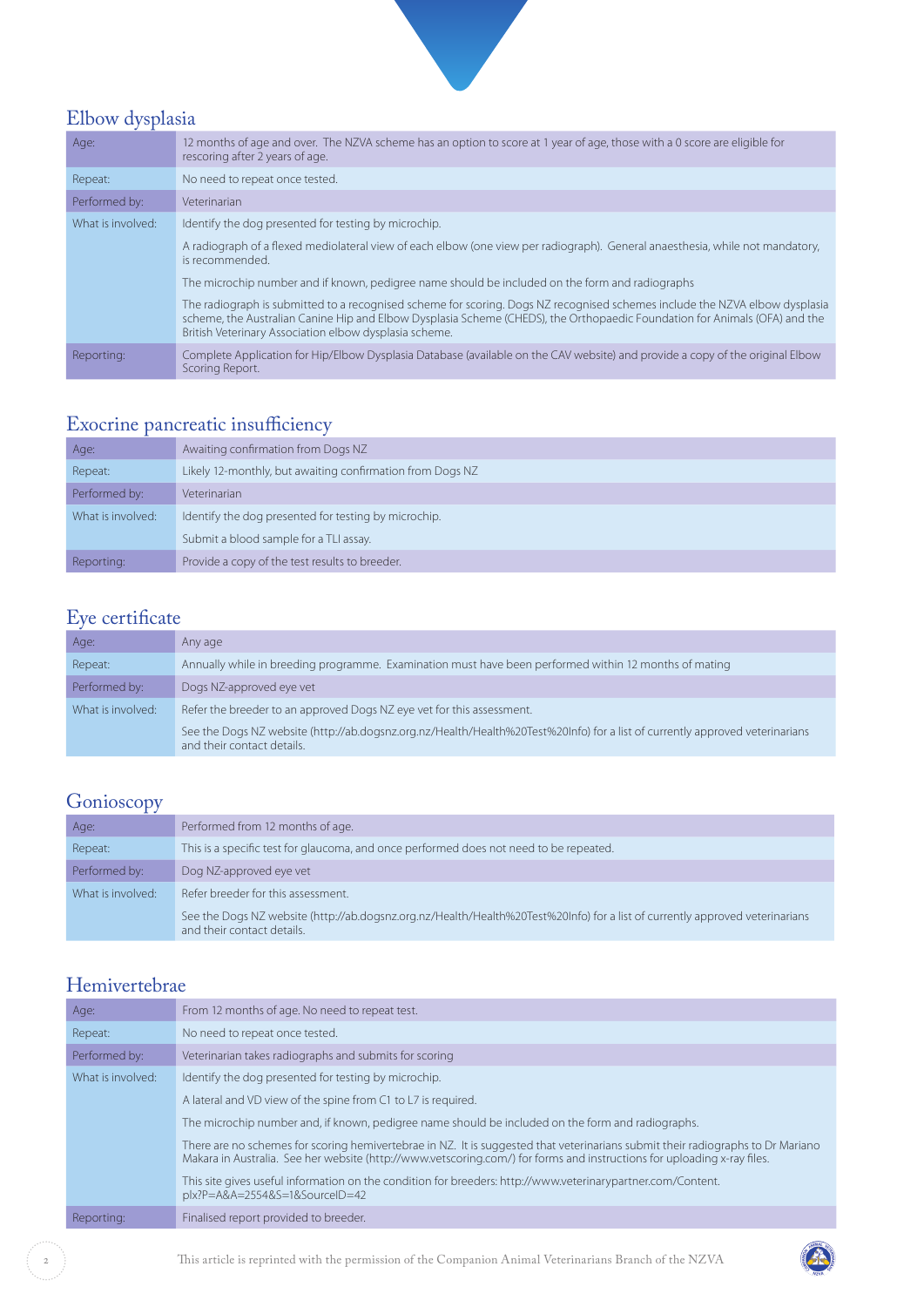# Hip dysplasia – PennHIP method

| Age:              | From 16 weeks of age. No repeat testing needed.                                                                                                                                                                                                                                                       |
|-------------------|-------------------------------------------------------------------------------------------------------------------------------------------------------------------------------------------------------------------------------------------------------------------------------------------------------|
| Repeat:           | No need to repeat once tested.                                                                                                                                                                                                                                                                        |
| Performed by:     | PennHIP accredited veterinarian                                                                                                                                                                                                                                                                       |
| What is involved: | Identify the dog presented for testing by microchip.                                                                                                                                                                                                                                                  |
|                   | PennHIP assessment consists of three separate radiographs taken under general anaesthetic or heavy sedation: the distraction<br>view, the compression view and the hip-extended view.                                                                                                                 |
|                   | The distraction view and compression view are used to obtain accurate and precise measurements of joint laxity and congruity.                                                                                                                                                                         |
|                   | The hip-extended view is used to obtain supplementary information regarding the existence of osteoarthritis (OA) of the hip<br>joint. (The hip-extended view is the conventional radiographic view used to evaluate the integrity of the canine hip joint.)                                           |
|                   | The PennHIP technique is more accurate than other schemes, and it has been shown to be a better predictor for the onset of<br>OA. For more information refer to Antech Medical (http://info.antechimagingservices.com/pennhip/navigation/general/what-is-<br>PennHIP.html) who administer the scheme. |
|                   | They have Information on becoming accredited to take and submit PennHIP radiographs. There is no charge to complete the<br>training to become accredited.                                                                                                                                             |
|                   | These Youtube video by Andrew Worth: (https://www.youtube.com/watch?v=8akAM3BF-xc&feature=youtu.be) explain why<br>NZVA have moved to PennHIP for veterinarians.                                                                                                                                      |
| Reporting:        | Complete the Application for Hip/Elbow Dysplasia Database (available on the CAV website) and include a copy of the original<br>PennHIP report.                                                                                                                                                        |

#### Hip dysplasia – Willis method

| Age:              | Minimum age for testing depends on the scheme. The Australia National Kennel Club will accept a submission from 12 months of<br>age, however the Orthopaedic Foundation for Animals has a minimum age at testing of 2 years.                                                                                                    |
|-------------------|---------------------------------------------------------------------------------------------------------------------------------------------------------------------------------------------------------------------------------------------------------------------------------------------------------------------------------|
| Repeat:           | No need to repeat once tested.                                                                                                                                                                                                                                                                                                  |
| Performed by:     | Veterinarian                                                                                                                                                                                                                                                                                                                    |
| What is involved: | Verify the presented dogs identity by microchip.                                                                                                                                                                                                                                                                                |
|                   | A radiograph of a VD view of the hips, including femurs and patella. The use of general anaesthesia or heavy sedation is highly<br>recommended. See this site from Veterinary Imaging Associates for advice on positioning for hip scoring (http://www.online-<br>vets.com/Hip_Elbow_Dysplasia_Evaluation_Tips_Submission.pdf). |
|                   | The microchip number and if known, pedigree name should be included on the form and X-rays.                                                                                                                                                                                                                                     |
|                   | Australian National Kennel Club administer the Canine Hip and Elbow Dysplasia Scheme (CHEDS) that scores hips based on the<br>Willis/BVA method. The form to make submissions can be downloaded from this website: http://ankc.org.au/media/6592/ankc-<br>canine-hip-v7.pdf.                                                    |
|                   | Send them to one of the veterinarians listed here: http://ankc.org.au/media/6593/ankc-ltd-cheds-radiologist-panely6.pdf.                                                                                                                                                                                                        |
|                   | Other Dogs NZ recognised schemes include the Orthopaedic Foundation for Animals (OFA) and the British Veterinary Association<br>(BVA)                                                                                                                                                                                           |
| Reporting:        | Complete Application for Hip/Elbow Dysplasia Database (available on the CAV website) and include original CHED report.                                                                                                                                                                                                          |

### Legg-Calve-Perthes disease

| __                |                                                                                               |
|-------------------|-----------------------------------------------------------------------------------------------|
| Age:              | From 12 months of age.                                                                        |
| Repeat:           | No need to repeat once tested.                                                                |
| Performed by:     | Veterinarian                                                                                  |
| What is involved: | Check with Dogs NZ                                                                            |
| Reporting:        | Complete the Application for Legg-Calve-Perthes Database form (available on the CAV website). |

# Nephritis

| Age:              | As old as possible prior to first mating.                                                                                                                                 |
|-------------------|---------------------------------------------------------------------------------------------------------------------------------------------------------------------------|
| Repeat:           | Annually while in breeding programme. Examination must have been performed within 12 months of mating.                                                                    |
| Performed by:     | Veterinarian                                                                                                                                                              |
| What is involved: | Verify the presented dogs identity by microchip.                                                                                                                          |
|                   | Collect urine sample and send to laboratory for a urine protein creatinine ratio. Breeding stock should have a protein:creatinine<br>ratio no greater than 0.3.           |
| Reporting:        | Veterinarian completes the Application for Kidney Database form (available on the CAV website). Note the form has not been<br>updated from the previous 0.5 cutoff limit. |